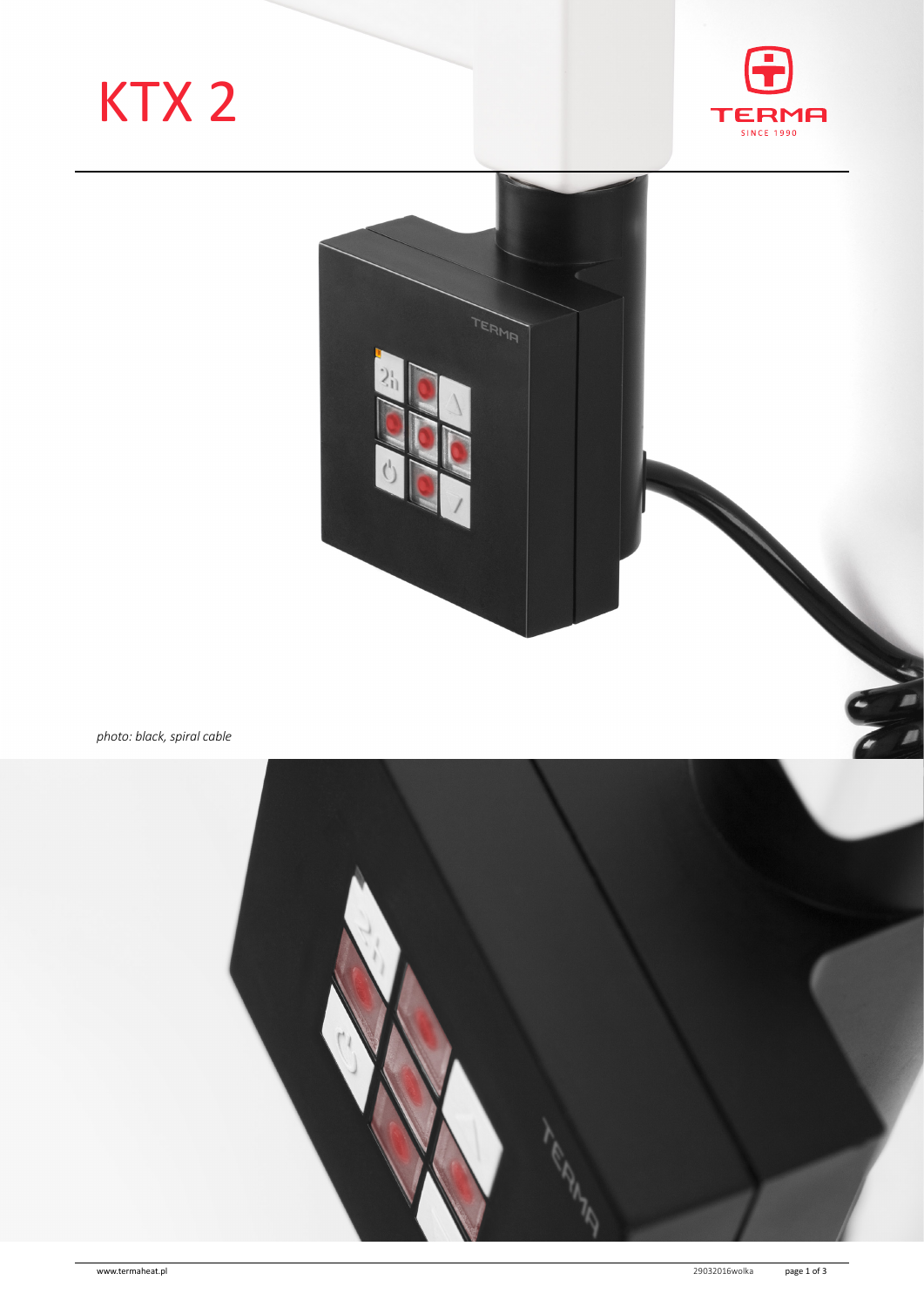## KTX 2



design: *Mirosław Rekowski*

### Functions and features:

#### Functionality

This KTX 2 has a five step temperature control which ranges from 30°C to 60°C. An electronic temperature sensor ensures precise temperature control. The device displays its current temperature setting. The KTX 2 is designed for use with the TS 1 heating element. The unique feature of the KTX range of heating elements is the Terma-Split System. The Terma-Split connector makes it possible to disconnect the TS 1 from the controller head.

#### Timer

The KTX 2 heating element has a 2-hour timer with two working modes. One mode is used while the KTX 2 is active and heating. In this mode the KTX 2 will maintain the previously set temperature and then

### Specifications:

switch itself off after 2 hours. The second mode can be used to turn the KTX 2 on (when previously off) for a period of 2 hours, following these 2 hours the KTX 2 will turn off.

#### Intelligent Building Systems

The KTX 2 remembers its previous settings even when the power supply is lost. It is therefore suitable to be used with external timers or intelligent building systems.

#### Safety

The KTX 2 is equipped with 'frost' protection (ANTIFREEZE). It has a double protection against overheating of the radiator and displays a warning in case of malfunction

#### Design

The KTX 2 heating element has The KTX 2 heating element has an easy to use interface. A version with a cable-masking cover, additional power on/off switch and screw connection is also available.

#### Colour

Available colours: white, silver, chrome and black. The heating element can also be offered in any RAL colour and Terma special colours (including brass and gold) subject to a minimum order of 100 pcs per colour.

| Power supply: $230 \text{ V} / 50 \text{ Hz}$ |                                                                                       |
|-----------------------------------------------|---------------------------------------------------------------------------------------|
| Heating element: Terma Split I                |                                                                                       |
| Device protection class: Class I              |                                                                                       |
| Radiator connection: $G_1/2$ "                |                                                                                       |
|                                               | Ingress protection [IP]: IPx4: MS version (screw terminals); IPx5: version with cable |

*Model code Colour or finish code*

*Packaging code Cable type and plug code*

| Table configurations: |  |
|-----------------------|--|
|-----------------------|--|

| Example of product code: <b>WE</b> KT2_KSMAW |  |  |
|----------------------------------------------|--|--|

*Code elements highlighted in colour.*

#### **KTX 2**

| Model              | Power<br>[W]      | Packaging | Colour     | Cable Type                                            |
|--------------------|-------------------|-----------|------------|-------------------------------------------------------|
| $WE$ $KT2$ $KTX$ 2 | - controller only | K box     | 916 white  | W straight cable with plug                            |
|                    |                   |           | SMA silver | $P$ straight cable without plug                       |
|                    |                   |           | CRO chrome | U spiral cable with plug                              |
|                    |                   |           | 905 black  | S no power cable (screw terminals with masking cover) |

#### **TS1 — heating element**

| Model                     | Power<br>[W] | Packaging | Colour   | Split connector           |  |
|---------------------------|--------------|-----------|----------|---------------------------|--|
| <b>WE</b> TS1 Terma Split | 01 120       | $K$ box   | $-- n/a$ | D split connector class I |  |
|                           | 02 200       |           |          |                           |  |
|                           | 03 300       |           |          |                           |  |
|                           | 04 400       |           |          |                           |  |
|                           | 06 600       |           |          |                           |  |
|                           | 08 800       |           |          |                           |  |
|                           | 10 1000      |           |          |                           |  |
|                           |              |           |          |                           |  |